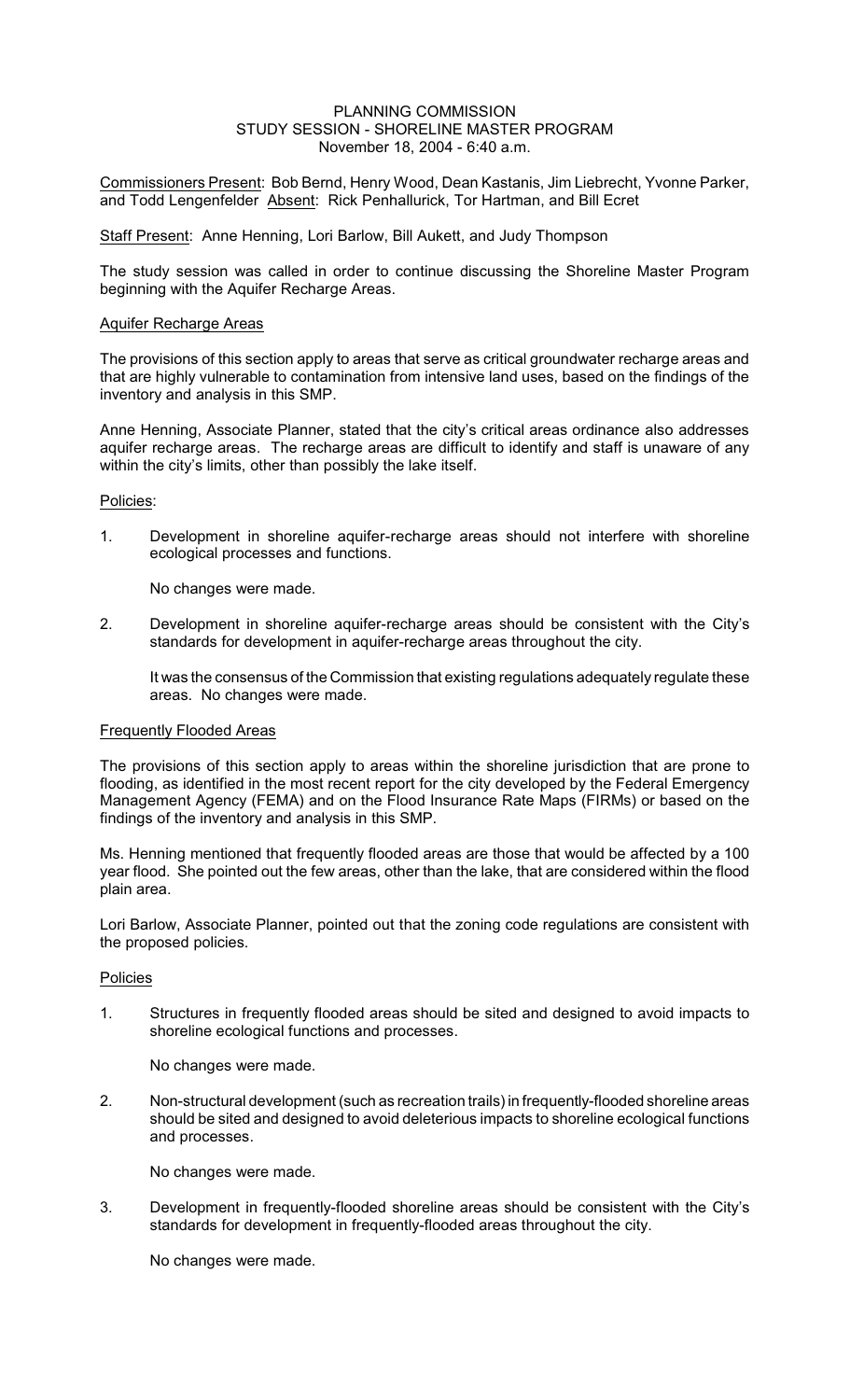## Geologically Hazardous Areas

The provisions of this section apply to areas within the shoreline jurisdiction that are susceptible to severe erosion or slide activity, including steep slopes, landslide-erosion hazard areas, and seismic hazard areas, based on the findings of the inventory and analysis in this SMP. In general, such geologically hazardous areas are not suitable for placing structures or locating intense activities or uses due to the inherent threat to public health and safety.

Ms. Henning stated that the critical areas ordinance does identify some hazardous areas including slopes that are 15% or steeper. There are a few of these in the Montlake area and along Crestview Drive. This section of the shoreline master program would have limited application since it would only apply to areas that are both within 200' of the shoreline and considered to be geologically hazardous. She suggested that the Commission may wish to address this segment of the SMP after the inventory maps have been received.

#### Policies

- 1. Development should be prohibited or minimized on unstable or moderately unstable slopes.
- 2. Development should be permitted only in locations where no slope protection is necessary or where non-structural protection is sufficient for the life of the project. Structures should be designed and constructed in a manner that provides safety for the useful life of the structure and does not require construction of a retaining wall or bulkhead during that time span.
- 3. Because vegetation removal during development of adjacent uplands alters surface runoff and ground water infiltration patterns and can lead to decreased slope stability, vegetation removal on or near steep slopes should be avoided. Retention of a natural buffer should be encouraged.
- 4. Subdivision of lots on or near slopes should allow sufficient lot depth for development to occur without the need for bulkheads or other structural stabilization.
- 5. Development in geologically hazardous shoreline areas should be consistent with the City's standards for development in geologically hazardous areas throughout the city.

No changes were made at this time but the Commission will review these policies when the inventory maps are available.

#### Fish and Wildlife Habitat Conservation Areas

The provisions of this section apply to areas within the shoreline jurisdiction identified as being of critical importance in the maintenance and preservation of fish, wildlife, and natural vegetation, based on the findings of the inventory and analysis in this SMP.

Ms. Henning stated that these areas have been identified on the inventory maps which the city will receive in the next few days. She mentioned that the Fish and Wildlife maps show the whole lake as habitat but that does not mean it is of critical importance.

There was some discussion and the Commission felt that the inventory maps would be needed before discussing the policies.

## Policies

1. Development in shoreline fish and wildlife habitat conservation areas should not interfere with shoreline ecological functions and processes.

No changes were made.

2. Development in shoreline fish and wildlife habitat conservation areas should be consistent with the City's standards for development in fish and wildlife habitat areas throughout the city.

No changes were made.

## Parking

Parking is the temporary storage of automobiles or other motorized vehicles. The policies that follow apply to all areas where vehicles are parked, including parking incidental to another permitted use.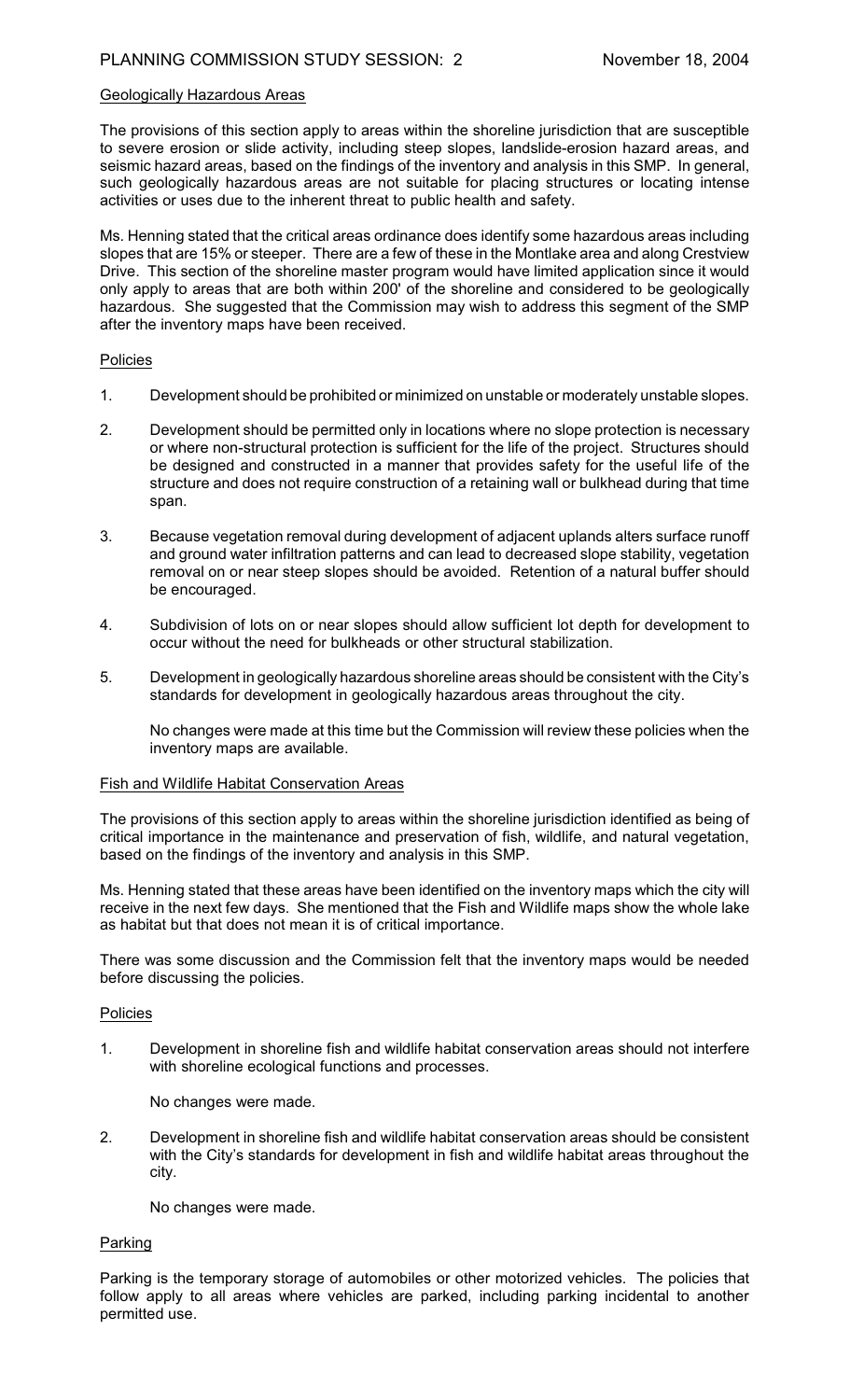# Policies

1. Parking in the shoreline jurisdiction should serve a permitted shoreline use.

Ms. Barlow questioned whether or not a parking lot or area should be allowed between a building and the shoreline. The existing shoreline master program states that commercial parking should be upland of the use.

There was considerable discussion and the Commission felt that provided the parking lot or area is landscaped, it would not be a detrimental use of the shoreline.

No changes were made.

2. Parking facilities should be located and designed to minimize adverse impacts including those related to storm water runoff, water quality, aesthetics, public access, and vegetation and habitat maintenance.

No changes were made.

3. Parking facilities should be designed and landscaped to minimize adverse impacts upon adjacent properties and the shoreline. Landscaping should consist of vegetation from the recommended list or other vegetation approved by the City.

No changes were made.

4. Parking should be planned to achieve optimum use of land within the shoreline jurisdiction. Where practical, parking should serve more than one use, such as recreational use on weekends and commercial use on weekdays.

No changes were made.

Ms. Parker would like to see a policy that shoreline parking lots should be landscaped more intensively than the minimum required by the Municipal Code for all parking lots.

Mr. Bernd felt that this direction is already provided by polices 2 through 4.

## Public Access

Shoreline public access is the physical ability of the general public to reach and touch the water's edge and/or the ability to have a view of the water and the shoreline from upland locations. Public access can include picnic areas, pathways and trails, floats and docks, viewing towers, bridges, boat launches, street ends, ingress and egress, and parking.

1. Developments, uses, and activities on or near the shoreline should not impair or detract from the public's physical or visual access to the water.

Mr. Kastanis pointed out that all developments will affect the shoreline. For example, it wold be impossible to build even a one-storey house or other building without decreasing visual access to the water.

There was some discussion and this policy was amended as follows:

Developments, uses, and activities on or near the shoreline should not unnecessarily impair or detract from the public's physical or visual access to the water.

2. Public access opportunities should be provided as close as possible to the water's edge without adversely affecting sensitive environments and should be designed with provisions for handicapped and physically impaired persons.

Ms. Barlow mentioned that an example of how this policy can be addressed is by the Paths and Trails Team locating the path in McCosh Park back from the lake to provide an area for native habitat. This area will be used to show the public how a shoreline area can be used and maintained with native plants and without the use of bulkheads or retaining walls. The Commission agreed that the City should be a model of appropriate shoreline use.

3. Public access to the shorelines afforded by street ends, public utilities, and rights-of-way should be preserve, maintained, and enhanced.

No changes were made.